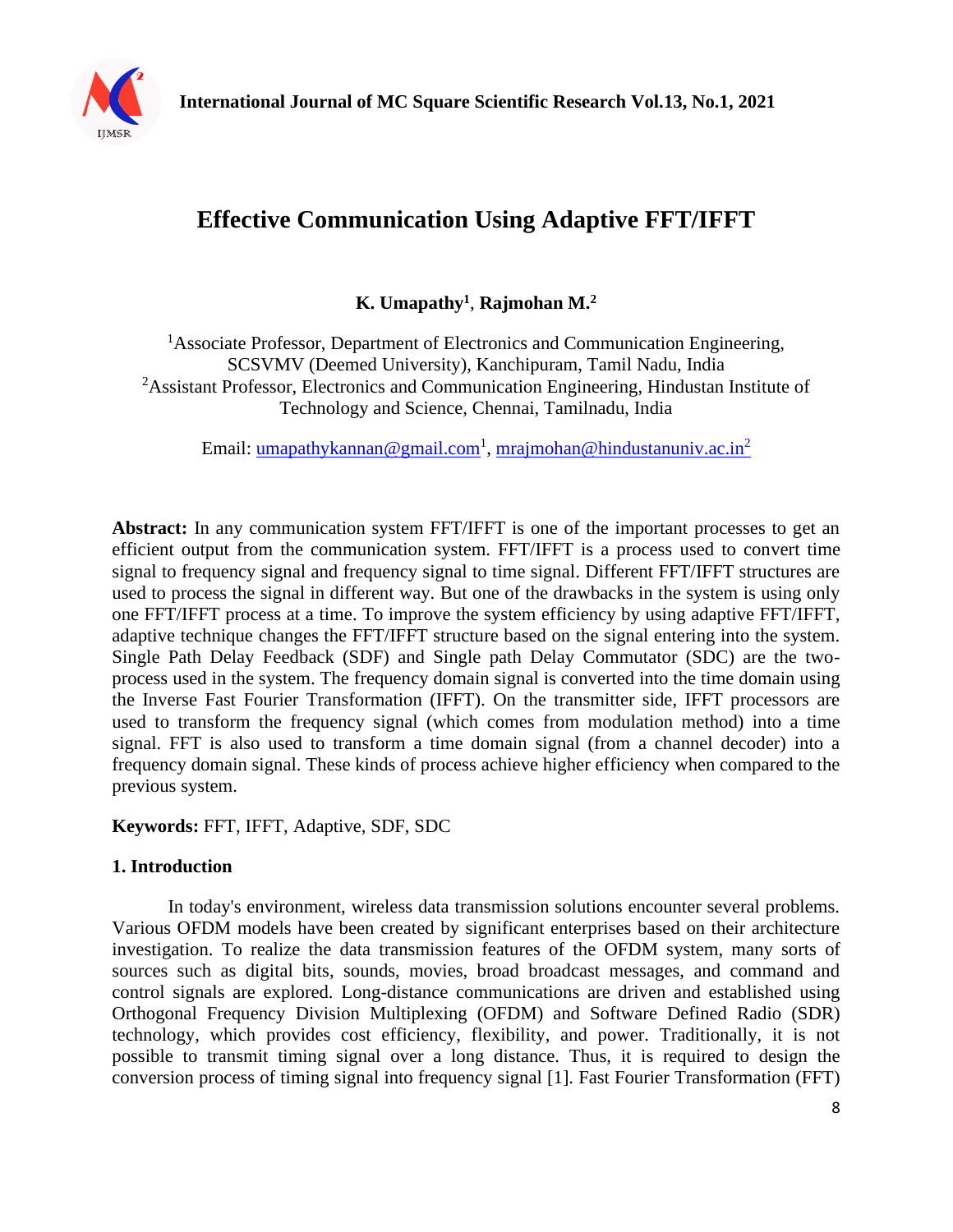

technique is one of the important frequency transformation techniques in which twiddle factor multiplication performs the conversion process [2]. Twiddle factor is also referred to as rotational factor. In twiddle factor multiplication, the frequency response of corresponding timing signal should be found with the help of amplitude and phase shift of the corresponding signal [3]. In OFDM transmitter, To transform frequency signals into time domain signals, the Inverse Fast Fourier Transformation (IFFT) approach is utilized. Similarly, the Fast Fourier Transform (FFT) approach is employed in the OFDM receiver to transform time domain signals into frequency domain signals [4].

Pipeline technique based FFT technique has been designed and implemented by using clock-based processing element architectures [5]. Two general architectures called SDF and MDC architectures are used widely to convert time domain signal into frequency domain signal [6]. But, in the research work of, a novel architecture called "Radix-2 Single Deep Delay Feedback  $(R2SD<sup>2</sup>F)$ " is designed for performing frequency transformation processes. In the proposed architecture  $2*(N/2)$  and single N delay is used to perform the FFT function. In middle stages, proper commutator and feedback structures are used to getting results in appropriate clock periods [7]. This is one of the best architectures which further can be useful in design of OFDM based wireless data transmission system. The combined architectures are used to perform the frequency transformation processes [8]. Because of dependable advantages in SDF and MDC independently, combined SDC/SDF architectures are used in this research work [9]. In SDC/SDF architecture  $\sqrt{n}$  -1 stages of SDF dataflow structure and single SDC stages are used to perform the frequency transformation processes. Radix-r<sup>k</sup> method is used in this work make an efficient and reduces the hardware utilization effectively [10]. This is one of the speed frequency transformation based processors than Single or Multi Delay commutator structure. But when compared to Single-path Delay Feedback structure, the performance would leads to poor results [11].

## **2. Proposed System**

The frequency domain signal is converted into the time domain using the Inverse Fast Fourier Transformation (IFFT). On the transmitter side, IFFT processors are utilized to transform the frequency signal (which comes from modulation approach) into a time signal [12]. FFT is also used to transform a time domain signal (which comes from a channel decoder) to a frequency domain signal. FFTs using single path delay feedback (SDF) and single path delay commutator (SDC). In terms of VLSI key issues, each have distinct forms of benefits.

Radix-2 SDF FFT is based on only feedback and single path delay structure. Hence, it has less combinational and sequential delay [13]. Delay performances are measured in terms of Minimum Period (ns), Maximum arrival delay after clock (ns), Maximum arrival delay before clock (ns) and Maximum combinational delay (ns). From the delay sequence, it is clear that R2SDF FFT is the best suitability to high speed  $\&$  high throughput applications [14]. In other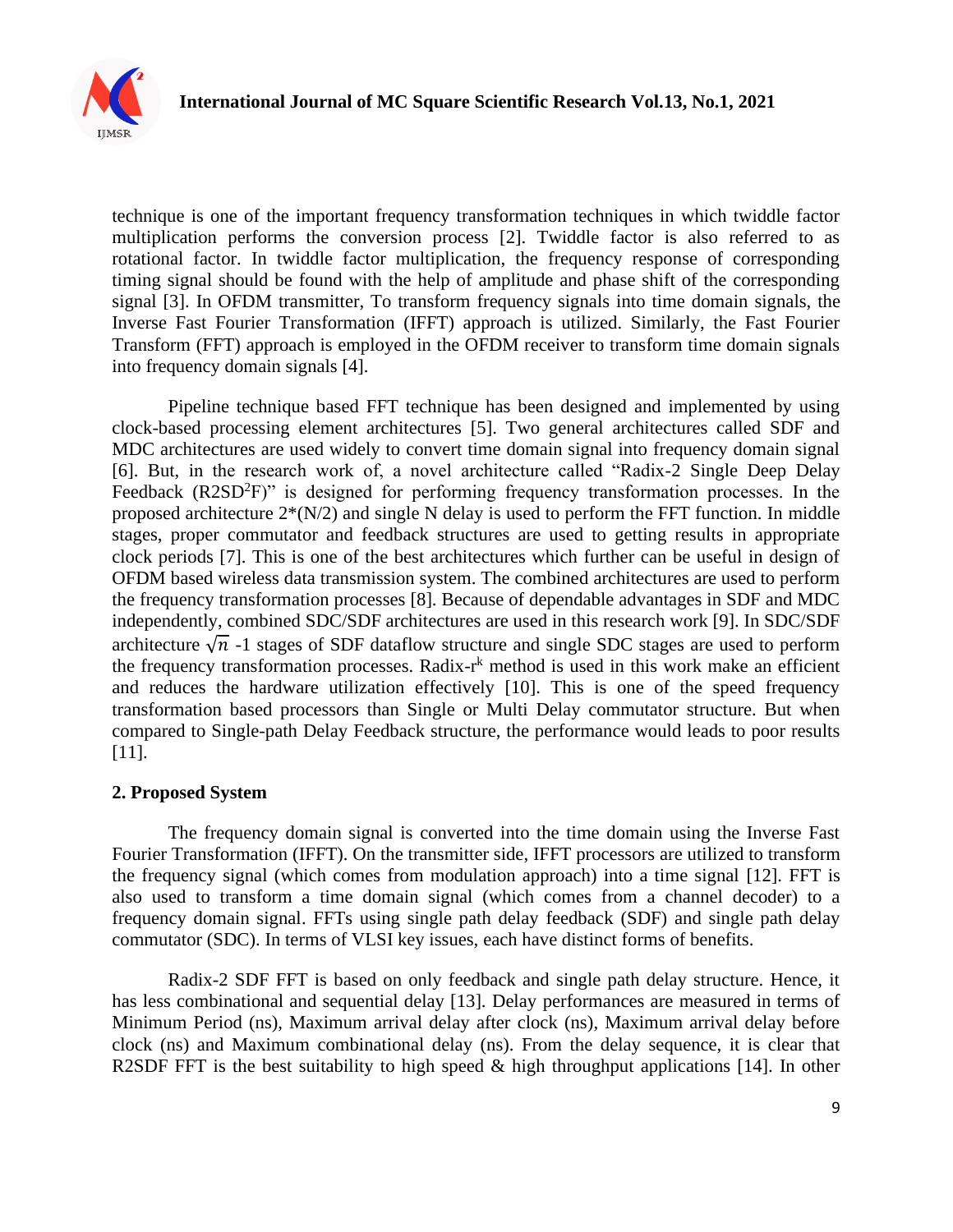

hand, it uses multiple hardware components in terms of slices and LUTs to perform the signed addition and signed subtraction at each and every successive stages.

Radix-2 SDC FFT is based on commutator structure along with feedback and single path delay structure. Commutator structure in the sense referred as extending the phase shift signal sequentially to reduce the signed addition and signed subtraction-based hardware utilization [15]. Hence, R2SDC FFT utilizes less hardware in terms of Slices (Number of CMOS count) and Look up Tables (LUTs). In other hand, R2SDC FFT architecture has more critical delay (All the delay elements mentioned in previous paragraph) due to critical paths involved in commutator structures. Figure 1. Shows adaptive Fast Fourier Transformation (FFT) processors.



In proposed an adaptive FFT model, two efficient pipelines based FFT architectures are used namely SDF and SDC FFT. As discussed earlier, both SDF and SDC FFT have different types of advantages. SDF FFT is better in the perspective of high speed & high throughput functionalities and SDC FFT is better in the perspective of less hardware utilization & lower power consumption.

### **3. Simulation Results and Discussion**

In the current study, ModelSim 6.3C is utilized to test the suggested adaptive model. Figure 2 shows the simulation result of the suggested adaptive FFT model for high-speed requirements. The signal's mode is set to '0' in Figure 2. The width of the input is deemed to be '8-bit'. The output width is also regarded to be '8-bit'.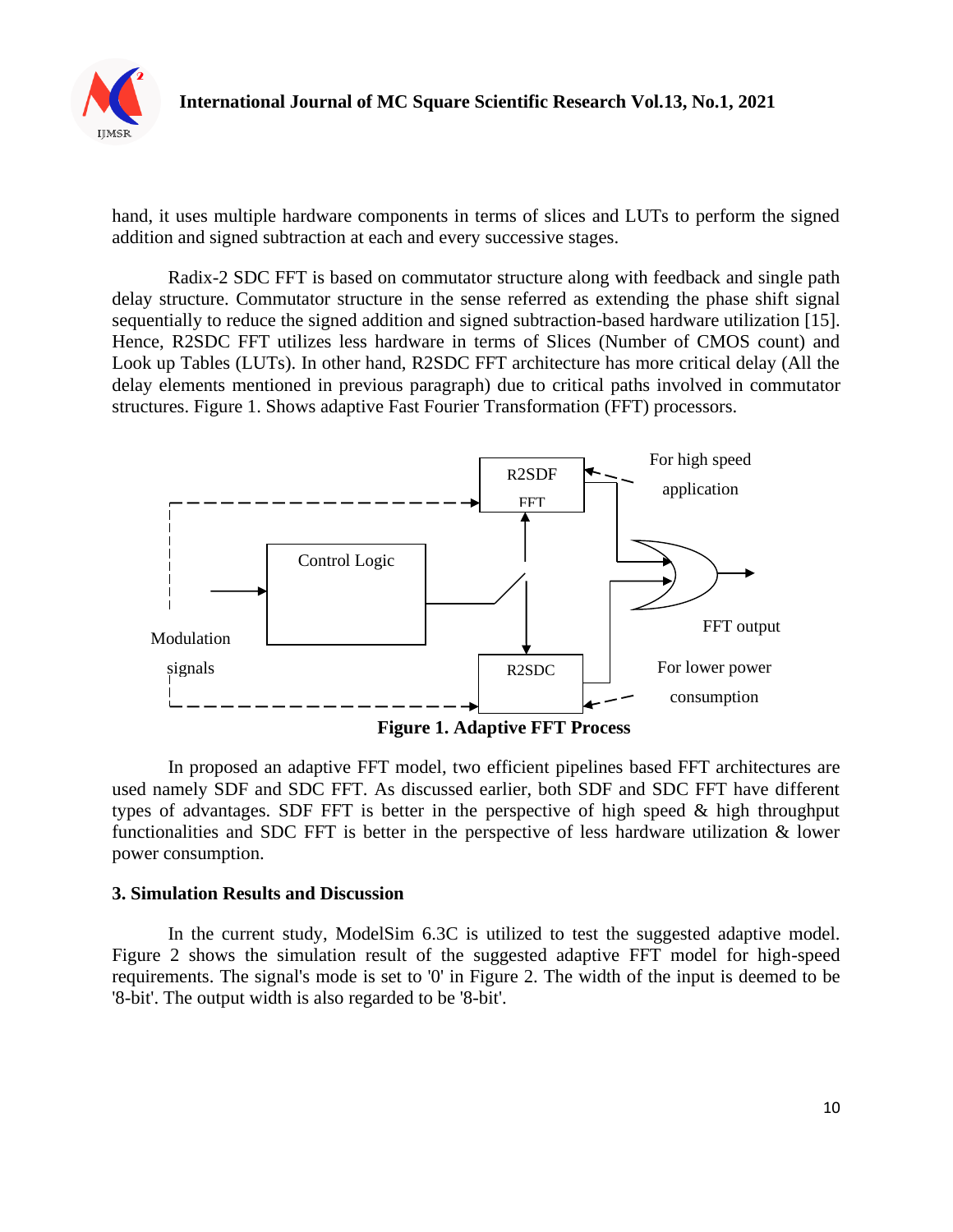



**Figure 2: Simulation result of proposed adaptive FFT model for SDF**



**Figure 3: Simulation result of proposed adaptive FFT model for SDC**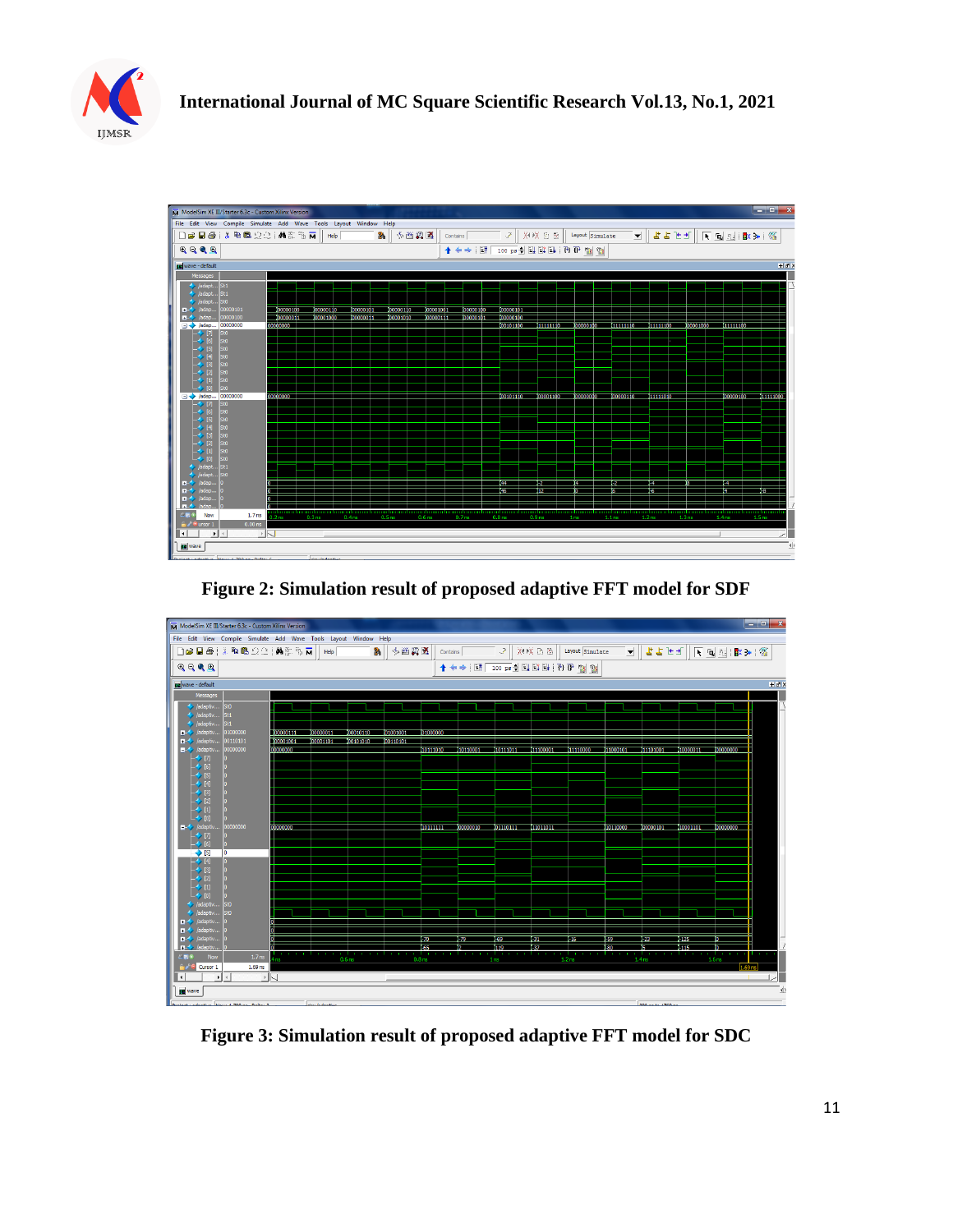

| <b>Type</b>                | <b>Slices</b> | <b>LUT</b> | <b>Delay</b><br>(ns) | <b>Frequency</b><br>(MHz) | <b>Power</b><br>(mW) | <b>Application</b>                         |
|----------------------------|---------------|------------|----------------------|---------------------------|----------------------|--------------------------------------------|
| <b>R2SDF</b><br><b>FFT</b> | 490           | 842        | 20.710               | 45.042                    | 643                  | <b>High Speed</b>                          |
| <b>R2SDC</b><br><b>FFT</b> | 354           | 579        | 23.256               | 42.183                    | 556                  | <b>Low Area</b><br>and Low<br><b>Power</b> |

**Table 1: Comparison results of both R2SDF FFT and R2SDC FFT**

Figure 3 depicts the simulation result of the suggested adaptive FFT model for low area and low power consumption requirements. The proposed adaptive FFT model can be synthesized successfully by using Xilinx 12.1i design tool. The main concerns of VLSI system design environment are reducing the hardware utilization, delay consumption and power consumption.

#### **4. Conclusion**

 In this work, an adaptive FFT structure is designed by using two effective frequency transformation techniques such as Radix-2 Single path Delay Feedback FFT and Radix-2 Single path Delay Commutator FFT. Adaptive technique changes the FFT/IFFT structure based on the signal entering into the system. Single Path Delay Feedback (SDF) and Single path Delay Commutator (SDC) are the two-process used in the system. The frequency domain signal is converted into the time domain using the Inverse Fast Fourier Transformation (IFFT) on the transmitter side. Verilog Hardware Description Language (Verilog HDL) is used to design an adaptive FFT model. It is a synthesizable language. Hence, the synthesis results of both Radix-2 SDF and Radix-2SDC FFT are compared through Xilinx ISE design tool in Table 1. From the synthesis results, this thesis estimates R2SDC FFT offers 38.41% improvements in hardware slices, 31.23% improvements in LUTs and 13.5% improvements in power consumption than R2SDF FFT.

### **References**

- [1] Nguyen, K, Zheng, J. He, Y. and Shah, B. "A High-Throughput, Adaptive FFT Architecture for FPGA-Based Space-Borne Data Processors" NASA/ESA Conference on Adaptive Hardware and Systems, pp: 121-126, 2010.
- [2] Qiao, S. Hei, Y. Wu, B. and Zhou, Y. "An area and power efficient FFT processor for UWB systems" In Wireless Communications, Networking and Mobile Computing, 2007. WiCom 2007. International Conference on (pp. 582-585). IEEE, 2007.